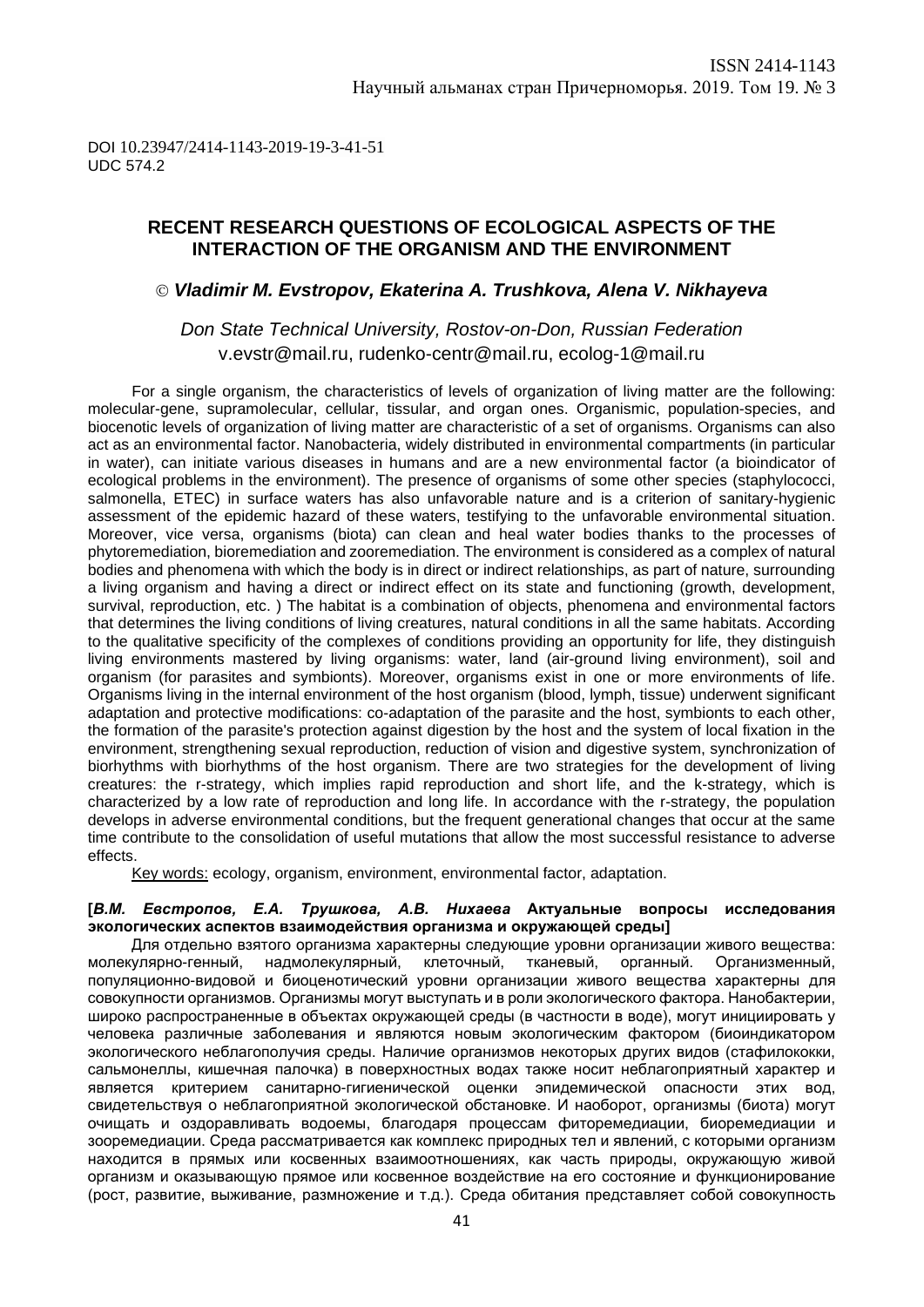объектов, явлений и факторов окружающей среды, определяющая условия жизнедеятельности живых существ, природные условия во всех однотипных местообитаниях. По качественной специфике комплексов условий, обеспечивающих возможность для жизни, различают среды жизни, освоенные живыми организмами: вода, суша (наземно-воздушная среда жизни), почва и организм (для паразитов и симбионтов). Причем организмы существуют в одной или нескольких средах жизни. Организмы, живущие во внутренней среде организма-хозяина (кровь, лимфа, ткани), подверглись существенной модификации адаптационного и защитного характера: коадаптация паразита и хозяина, симбионтов друг к другу, формирование у паразита защиты от переваривания хозяином и системы локальной фиксации в среде, усиление полового размножения, редукция зрения и пищеварительной системы, синхронизация биоритмов с биоритмами организма хозяина. Существует две стратегии развития живых существ: r-стратегия, предполагающая бурное размножение и короткую жизнь, и k-стратегия, для которой характерен низкий темп размножения и долгая жизнь. В соответствии с r-стратегией популяция развивается в неблагоприятных условиях среды, но происходящая при этом частая смена поколений способствует закреплению полезных мутаций, которые позволяют наиболее успешно противостоять неблагоприятным воздействиям.

Ключевые слова: экология, организм, среда, экологический фактор, адаптация.

*Vladimir M. Evstropov – M. D., Associate Professor, Professor, "Safety of Engineering Procedures and Productions" department, Don State Technical University, Rostov-on-Don, Russian Federation.*

*Ekaterina A. Trushkova – Ph.D. in Technical Sciences, Associate Professor, "Safety of Engineering Procedures and Productions" department, Don State Technical University, Rostov-on-Don, Russian Federation.*

*Alena V. Nikhayeva – Ph.D. in Technical Sciences, Associate Professor, "Safety of Engineering Procedures and Productions" department, Don State Technical University, Rostov-on-Don, Russian Federation.*

*Евстропов Владимир Михайлович – доктор медицинских наук, доцент, Донской государственный технический университет, г. Ростов-на-Дону, Российская Федерация.*

*Трушкова Екатерина Алексеевна – кандидат технических наук, доцент, Донской государственный технический университет, г. Ростов-на-Дону, Российская Федерация.*

*Нихаева Алена Владимировна – кандидат технических наук, доцент, Донской государственный технический университет, г. Ростов-на-Дону, Российская Федерация.*

All organisms are united by the fact that they are represented by living matter, which has different levels of organization, represented by organisms or their combination.

1. Molecular gene (suborganismic) – a special form of organization of living inherent in all organisms – a set of organic and inorganic substances interconnected by a specific structure and system of biochemical processes, capable of growth, development, selfpreservation, and reproduction throughout the life of this organism.

2. The supramolecular (subcellular) level is characterized by the fact that the molecules of various substances form the organelles of the cell, each of which has a specific structure and function.

3. Cellular level means that cells have a strictly defined structure inherent in both organisms from the plant kingdom and organisms from the animal kingdoms and mushrooms.

4. The tissular level is characteristic of complex multicellular organisms in which cells have specialized in the functions performed and tissue formation is a set of cells having the same origin, similar structure and performing the same or similar functions.

5. The organ level is characteristic of highly organized organisms; tissues form structures designed to perform certain functions (organs).

6. The organismic level is characterized by the union of organ systems into a single whole (organism), the functioning of which implements the vital activity of a particular living creature.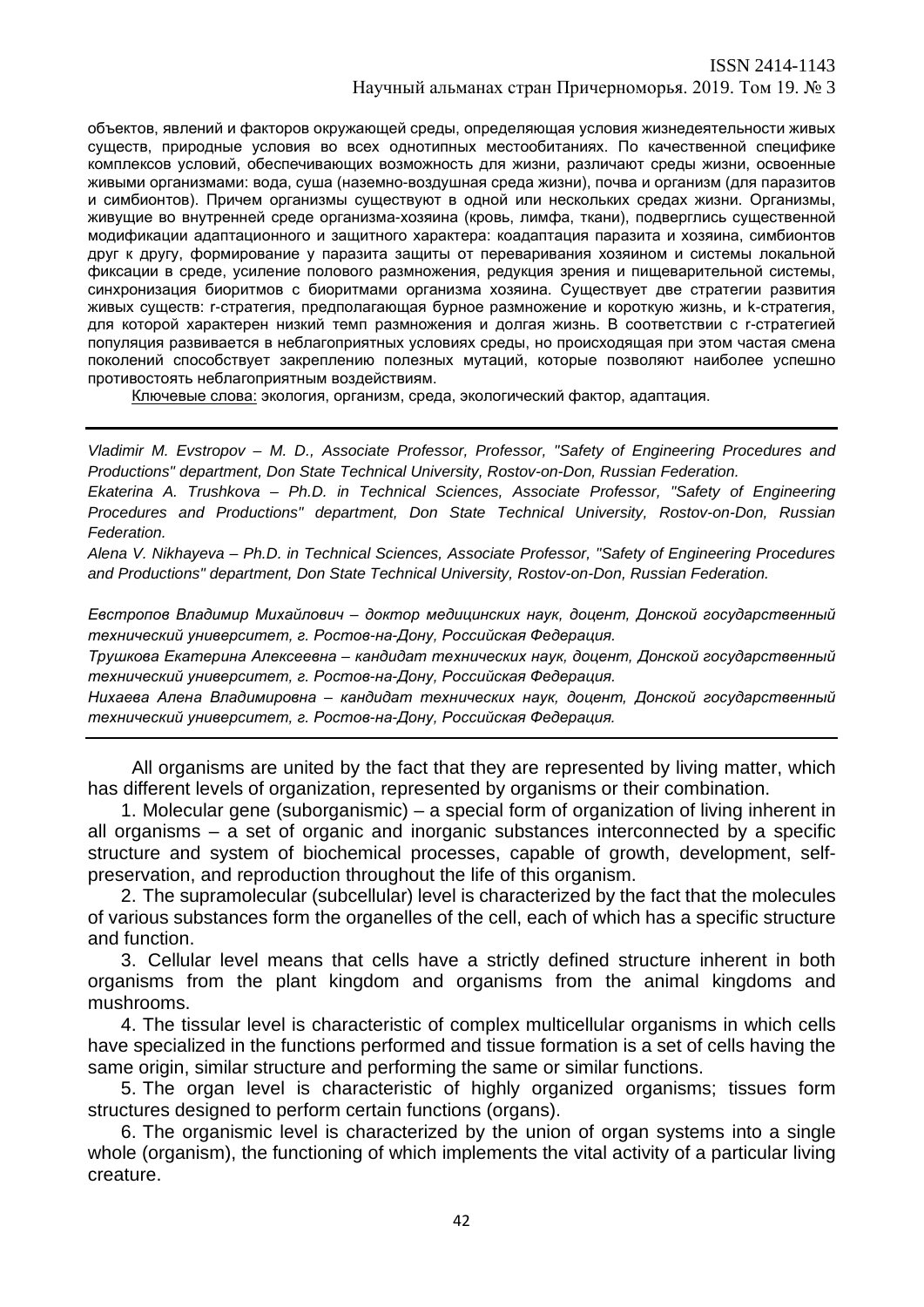7. The population-species level is represented by groups of individuals of one species living in a given specific territory and occupying a certain ecological niche (population), and populations of the same organisms form subspecies and species.

8. Biocenotic level is a set of populations of different species living in the same territory and interacting with each other (biocenosis).

For a single organism, the characteristics of levels of organization of living matter are the following: molecular-gene, supramolecular, cellular, tissular, and organ ones. Organismic, population-species, and biocenotic levels of organization of living matter are characteristic of a set of organisms [25].

Organisms can also act as an environmental factor. According to researchers [7, p. 27], nanobacteria, widely distributed in environmental objects (in particular in water), can initiate various diseases in humans and are a new environmental factor (bioindicator of ecological problems in the environment [28].

The fact that nanobacteria are living particles is evidenced by their ability to increase the growth rate under the action of sunlight [40]. In addition, the researchers were able to carry out PCR 16S r DNA and not without reason to suggest that nanobacteria belong to the alpha-2 subgroup of Proteobacteria, which includes such genera as Brucella and Bartonella [40].

The presence of organisms of some other species (staphylococci, salmonella, E. coli) in surface waters is also unfavorable and is a criterion of sanitary-hygienic assessment of the epidemic danger of these waters, indicating an unfavorable environmental situation (ecological emergency, ecological disaster, etc.) [29, p. 9]. Moreover, vice versa, organisms (biota) can clean and heal water bodies (phytoremediation, bioremediation, zooremediation) [21].

Autecology in the form of a section of Ecology studies the influence of environmental factors on individual organisms; establishes the limits of the existence of an organism in the environment, examines the reactions of organisms to the effects of environmental factors, their adaptability to environmental conditions. Autecology studies a living organism as a living system, and everything that surrounds it as an environment. In the aspect of factorial ecology, the environment is understood as a complex of natural bodies and phenomena with which the organism is in direct or indirect relationships [8]. A.S. Stepanovskikh adheres to a similar point of view [28], considering the environment as a part of nature, surrounding living organisms and exerting a direct or indirect effect on them.

M. Bigon et al. taking into account the environmental characteristics of individuals, populations and communities conclude that the environment is everything that surrounds the organism and directly or indirectly affects its state and functioning (growth, development, survival, reproduction, etc. . .) [5]. A similar point of view is held by G.S. Rosenberg and F.N. Ryanskiy, it is believed that ecology is a biological discipline that studies the relationships of organisms and the environment that determine the lifestyle: reproduction, nutrition, survival, abundance and distribution of animals [23]. E. Haeckel considers ecology to be a general science about the attitude of the organism to the environment (conditions of existence) [38]. According to G.L. Clarke, modern ecology deals with the functional interdependence between living things and their environment [38]. R. Margalef also emphasizes that ecology studies systems at the level at which individuals organisms are considered as elements interacting with each other or with the environment [38]. In the modern interpretation of ecology that is popular in the last decades of the XX century, the subject of ecology is considered as set or structure of relations between organisms and their environment (environmental biology) [20]. It is fair to say that I.V. Krut and I.M. Zabelin have proposed to call organism-centric ecology more particularly bioecology [18].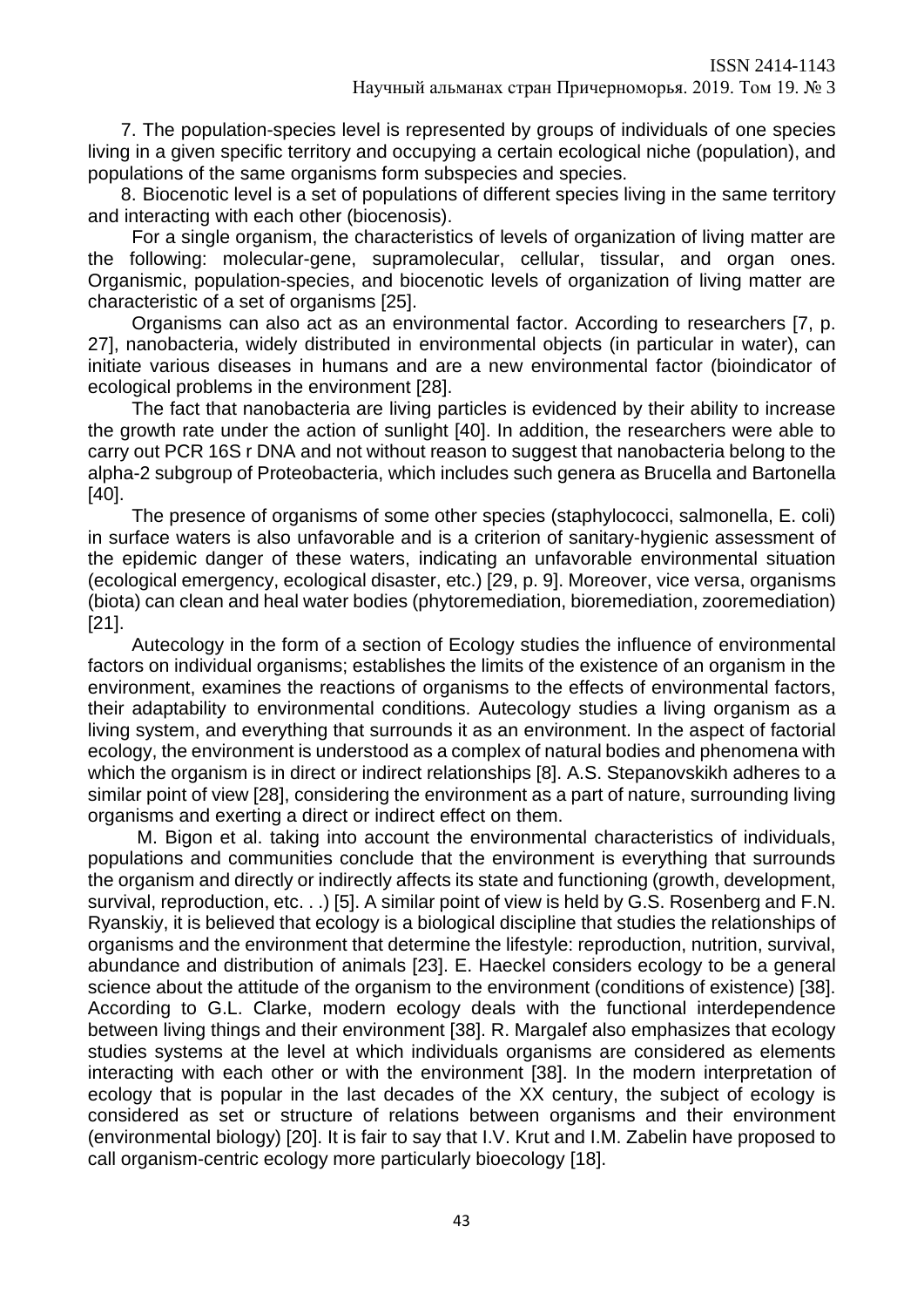The environment is often understood as the part of nature that surrounds organisms and has a direct or indirect effect on them. From the environment, species receive everything necessary for life while emitting the products of their metabolism into it. By definition of N. P. Naumov (1963), the environment is called "everything that surrounds organisms directly and indirectly affects their condition, development, survival and reproduction" [19].

According to the qualitative specificity of the complexes of conditions providing an opportunity for life, A.K. Brodsky (2000) distinguishes living environments developed by living organisms: water as a living environment, land (land-air living environment), soil and organism (for parasites and symbionts). Moreover, organisms exist in one or more environments of life. Most species of gymnosperms and angiosperms, birds, mammals, humans, etc. are inhabitants of only the terrestrial air environment. Many insects (mosquitoes, dragonflies, and mayflies), amphibians, etc. go through one phase of their development in the aquatic, and the other in the ground-air environment. There are insects (cockchafer, rose chafer, click beetles, etc.) that need ground-air and soil environments for their life [6].

When adapting to the aquatic environment, some body features are formed: streamlined body shape, buoyancy, mucous membranes, development of airways, osmoregulation, and poor protection against evaporation. Organisms living in the soil environment are characterized by a swollen body shape, mucous membranes or a smooth surface; some have a digger, well-developed muscles, and small sizes that contribute to adaptation to life in film water or in air pores. In the process of adaptation to its conditions, ground-air organisms developed a supporting skeleton, formed mechanisms for regulating the hydrothermal regime, as well as releasing the sexual process from the liquid medium. Organisms living in the internal liquid or dense medium of the host organism (blood, lymph, tissue) underwent significant adaptive and protective modifications: coadaptation of the parasite and the host, symbionts to each other, formation of protection against digestion by the parasite and the local fixation system in environment, increased sexual reproduction, reduction of vision and digestive system, synchronization of biorhythms with biorhythms of the host [8].

The organism, as a habitat, was considered primarily by parasitologists [22]. The use by some living organisms of others as a habitat is widespread in nature. Multicellular organisms of any kind have internal inhabitants, but the ability to use other organisms as a habitat as a whole decreases with the complexity of their organization. Therefore, parasites are most common among microorganisms and relatively primitive multicellular organisms, and vertebrate animals are most exposed to parasitic infections. The ecological advantages of the inhabitants of living organisms include practically unlimited food resources and protection from the direct impact of environmental factors. Inside the owner, its roommates practically do not encounter the threat of drying out, sharp fluctuations in temperature, significant changes in the salt and osmotic regimes, etc.

These conditions do not stimulate the differentiation of the body; therefore, many internal parasites and symbionts are characterized in evolution by a secondary simplification of the structure, sometimes losing entire organ systems. Cohabitants of living organisms also encounter environmental difficulties, the main of which are the limited living space for tissue and especially intracellular inhabitants, the difficulty of oxygen supply, the difficulty of spreading from one host to another, and the host's protective reactions against parasites. In addition, the habitat of parasites is limited by the period of the host's life, and in the spatial boundaries of his body. Often parasites themselves become the habitat of other species – hyperparasitism (superparasitism) occurs, which can be two-, three- and four-stage [34, p. 33].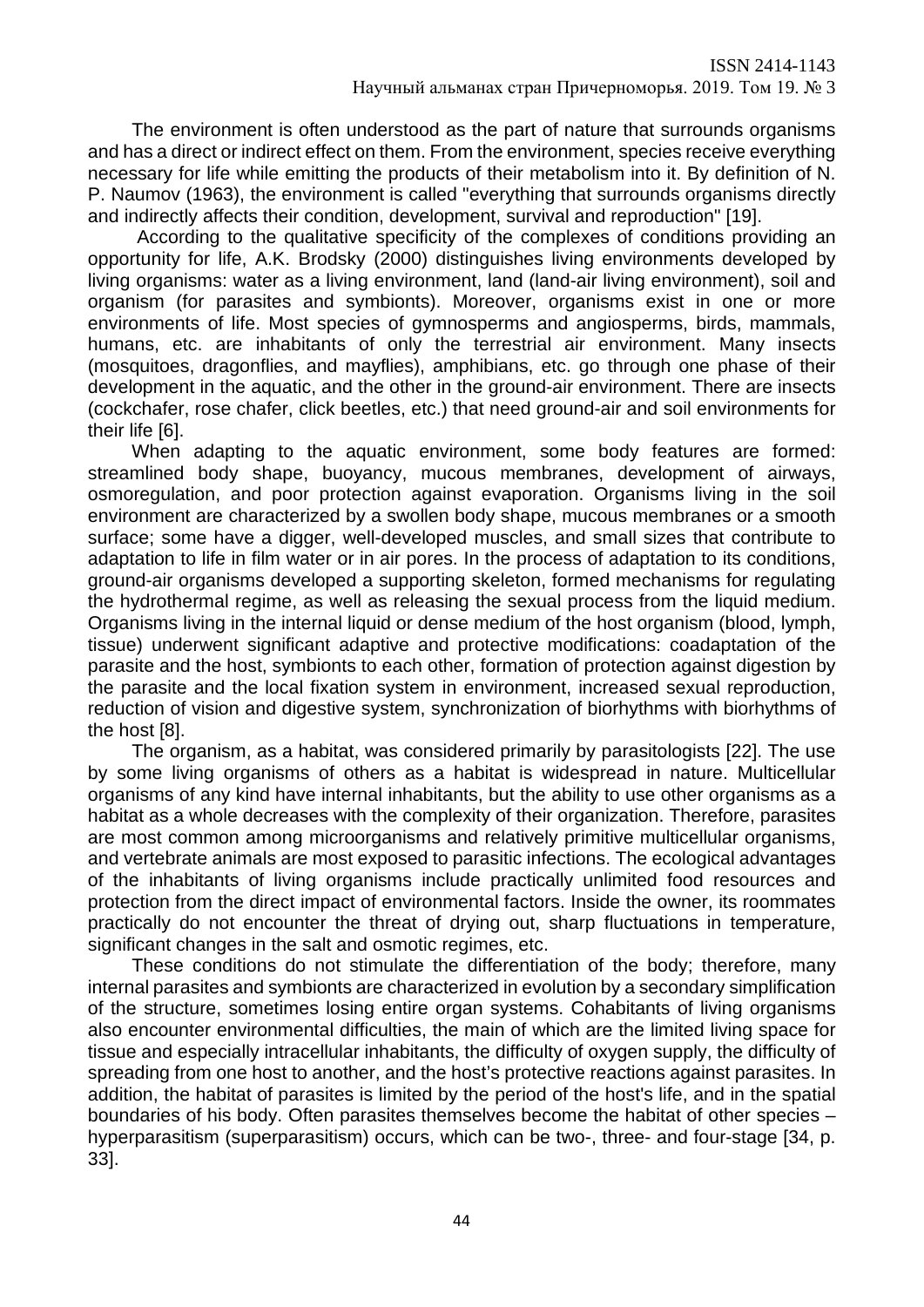An organism of blood-sucking arthropods was successfully used as a model for studying the organism as a habitat [2]. They have some features of the internal environment that determine the possibility of development and completion of the life cycle phase of pathogens of humans and animals. The main types of use of arthropod pathogens as a habitat include not only helminths and protozoa, but also bacteria, arboviruses, rickettsia and spirochetes. Exploring the levels of use of pathogens of the body of arthropods as a habitat, A.N. Alekseev and Z.N. Kondrashova (1985) analyze epithelial cells from the perspective of the microenvironment of pathogens. It is clear that for them, the microenvironment can be considered as a microenvironment that directly affects the vital activity of pathogens.

This coordinated and interconnected activity of the living organisms of the Earth is in the closest connection with the environment and its main factors of a physical, chemical, biological nature and creates an ecological system – a complex construction of life in its various manifestations. O.L. Voskresenskaya et al. (2005), apparently considering the organism from a systemic ecological-biological position, draw attention to the fact that:

a) the organism is an element of the biosphere as a holistic global ecological system;

b) the biosphere as an integrated global ecological system has a certain structure and stability, its inherent features of formation and development.

However, there is another point of view regarding the interpretation of the concepts "environment of life", "environment" and "sphere of life" [30]. Based on the vital activity of living beings as a system-forming element of the structure of a concept, V.F. Khabibullin believes that the habitat is a combination of objects, phenomena and environmental factors that determines the living conditions of living creatures, natural conditions in all the same type of ecotopes (habitats). By habitat, the author understands the environment that directly surrounds the body in which its vital activity takes place.

The habitat is implemented by a specific set of ecotopes, while the soil is considered by V.F. Khabibullin as a habitat, but not as a living environment. The classification of habitats and spheres of life proceeds from the aggregate state of the main substance (matrix) that forms this environment (gaseous – typical for the air-ground living environment; liquid - for the aquatic living environment; solid state - for the "underground" - substrate - living environment) . Spheres of life can be considered in the form of: a) the ontosphere i.e. part of the biosphere, including organisms and their living (organism) environment; b) the geobiosphere i.e. part of the biosphere, including organisms and their abiotic environment.

The environment of each organism is composed of many elements of an inorganic and organic nature and elements brought in from outside, the human body environment is also adjusted by the elements brought in during its production activities. At the same time, some elements may be partially or completely indifferent to the body, others are necessary, and still others have a negative effect. With the elements of the environment necessary for the existence of the organism, the concept of "living conditions" or "conditions of existence" is closely related.

An ecological factor is an element or environmental parameter that can affect living organisms and directly affect the nature and intensity of processes occurring in an ecosystem. Living organisms respond to environmental factors with evolutionarily acquired adaptive responses. Ecological factors of habitat are divided into main groups: abiotic, biotic and anthropogenic factors [34].

Some features are influenced by environmental factors (environmental parameters) on isolated cells of a multicellular organism in an artificial environment, in particular, when cells are cultured in 199 in vitro medium [10, p. 11]. With a change in the temperature conditions of cell cultivation, the cytoarchitectonics of intercellular interactions in vitro was changing [12].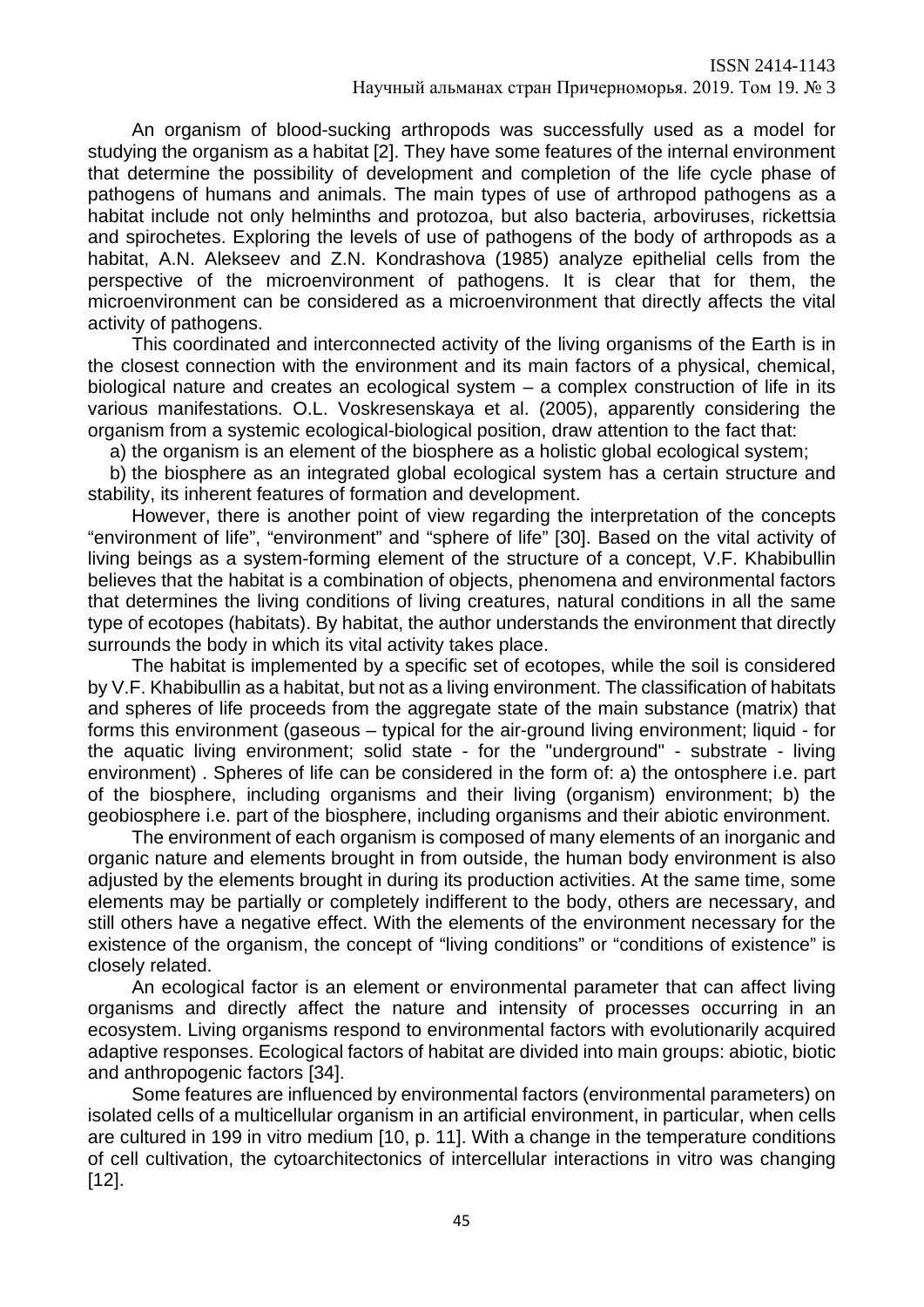The study of evolution is given fundamental importance in science. E.N. Knyazeva believes that in science, everything makes sense only in the light of evolution [14], and the idea of evolution, directly connected with the idea of ecology, has extraordinary power [15]. The author understands evolution in several senses: a) as global evolution, b) as coevolution, c) as an organization of ecological niches.

Interesting patterns were revealed in the analysis of the influence of the environment on the evolution of living things. The researchers described the existence of two strategies for the development of living things: the r-strategy, which implies rapid reproduction and short life, and the k-strategy, which is characterized by a low rate of reproduction and a long life. In accordance with the r-strategy, the population develops in adverse environmental conditions, but the frequent generational change that occurs contributes to the consolidation of useful mutations that allow the most successful resistance to adverse effects [38, p. 4].

It is known that the elemental composition of living organisms depends on the content of chemical elements in the environment [13]. A sharp change (deficit or excess) of elements in the environment leads to diseases of plants, animals, humans. These diseases are treated as biogeochemical endemia, and their distribution areas are called biogeochemical provinces [3]. However, the biological reactions of organisms to changes in geochemical factors can be manifested not only in the occurrence of endemic diseases, but also in tolerance (adaptability), the formation of new species, subspecies; deformities and death of organisms [1, p.16, p. 26].

Three types of biogeochemical provinces should be distinguished: 1) natural; 2) technogenic; 3) mixed. Natural biogeochemical provinces are areas on the Earth within which the biological reactions of living organisms are determined by abnormal levels of the content and ratio of natural bioelements. Zonal natural biogeochemical provinces are characterized by levels and ratios of bioelements typical for the whole subregion with unidirectional biological reactivity in all living organisms of the biosphere, while azonal natural biogeochemical provinces are atypical for the whole subregion and have ratios of bioelements with atypical manifestations of many biological reactions living organisms of the biosphere [24].

From ecological point of view, the main functions of the chemicals involved in nontrophic interactions are distinguished. 1. Protection from a potential predator: its deterrence, elimination, (many toxic or repellent substances of plants, substances with hormonal effects, "defensive" excreta and invertebrate toxins). 2. The property of offensive biochemical weapons (toxins and ecoenzymes of parasitic fungi, pathogenic bacteria, as well as toxins of predatory animals. 3. Containment of competitors of the same trophic level - both defensive and offensive function (lower and higher plants). 4. Attraction, luring with the help of attractants that stimulate food, motor or reproductive activity (various types of ecochemomediators) 5. Regulation of interactions within populations, groups, individuals or families using substances that regulate their behavior and reproductive activity in many vertebrates. 6. Supply of the organisms that perceive these substances with the necessary molecules from which hormones or pheromones are created, or with the molecules used by the receptive organism in its finished form. 7. Participation in the formation of the environment (components of soluble organic matter released by hydrobiont). 8. Indication of habitats suitable for settlement, colonization or reproduction, spatial orientation and formation of preferences when searching for habitats (all mobile organisms) [17].

Thus, the environmental aspects of the interaction of organisms and the environment can be considered from the standpoint of: a) ecological and biological classification of organisms (living matter with different levels of organization); b) characteristics of organisms as an environmental factor; c) environmental classification and environmental characteristics; d) studying the influence of environmental factors on individual organisms,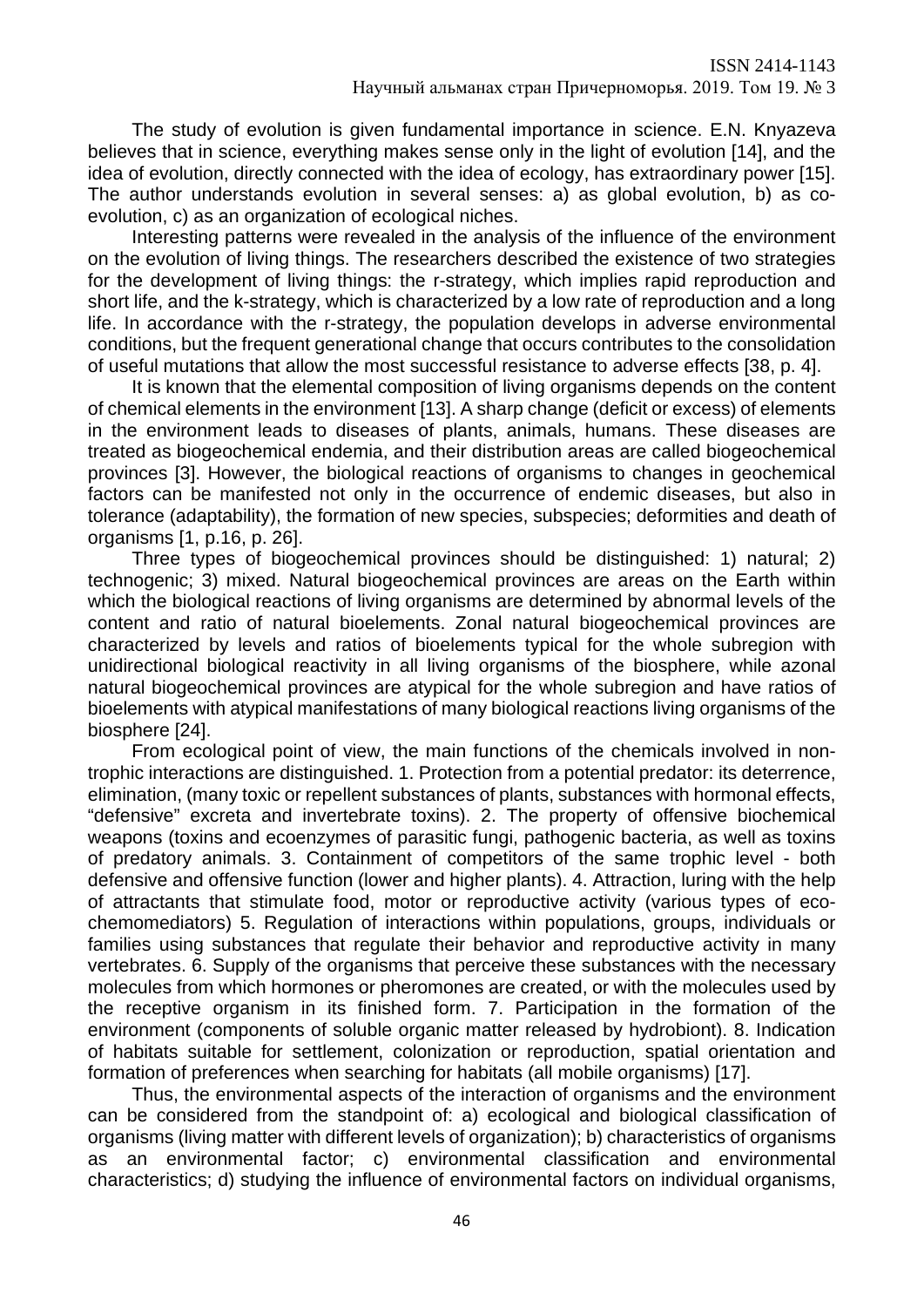establishing the limits of the existence of an organism in the environment: studying the reactions of organisms to the effects of environmental factors, their adaptability to environmental conditions; e) the influence of environmental factors on the evolution of living things; e) the study of ecological systems with artificial environment.

# *Литература*

- 1. *Авцын А.П., Жаворонков А.А., Риш М.А., Строчкова Л.С.* Микроэлементозы человека: этиология, классификация, органопатология. М.: Медицина, 1991. 496 с.
- 2. *Алексеев А.Н., Кондрашова З.Н.* Организм членистоногих как среда обитания возбудителей. Свердловск: УНЦ АН СССР, 1985.180 с.
- 3. *Безуглова О.С., Орлов Д.С.* Биогеохимия. Ростов н/Д: Феникс, 2000. 320 с.
- 4. *Белов С.В.* Эволюция организмов и основной парадокс экологии // Экологические системы и приборы. 2018. № 2. С. 3-9.
- 5. *Бигон М., Харпер Дж., Таунсенд К.* Экология. Особи, популяции и сообщества. М.: Мир, 1989. Т 1. 669 с.
- 6. *Бродский А. К.* Краткий курс общей экологии: учебное пособие. СПб.: ДЕАН. 2000. 224 с.
- 7. *Волков В.Т., Смирнов Г.В., Медведев М.А., Волкова Н.Н.* Нанобактерия (перспективы исследований). Томск: Твердыня, 2003. 359 с.
- 8. *Воскресенская О.Л., Скочилова Е.А., Копылова Т.И., Алябышева Е.А., Сарбаева Е.В.* Организм и среда: факториальная экология: учебное пособие. Йошкар-Ола, 2005. 180 с.
- 9. *Евстропов В.М.* Опасные природные и производственные процессы. Медицина катастроф: учебное пособие. Ростов-н/Д, 2005. 68 с.
- 10.*Евстропов В.М.* Приготовление клеточной взвеси на стекле // Клиническая лабораторная диагностика.1983. № 2. С. 54.
- 11.Способ определения трансформированных клеток: патент на изобретение Рос. Федерация № 2117946: G01N 33/53/ В.М. Евстропов. № 97107888/14; заявл. 26.05.97; опубл. 20.08.98, Бюл. № 23.1998. 6 с.
- 12.*Евстропов В.М.* Влияние температурного фактора на спонтанное контактное взаимодействие лимфоцитов с гранулоцитами // Живые и биокосные системы. 2016. № 15. С. 51. URL: http://www.jbks.ru/archive/issue-15/article-5 (дата посещения 21.08.2017).
- 13.*Ермаков В.В.* Развитие учения о природных и техногенных биогеохимических провинциях как основы современных биосферных исследований. Микроэлементы в СССР. Рига: Зинатне, 1992. Т. 32. С. 68-75.
- 14.*Князева Е.Н.* Перспективы экологического эволюционизма // Вестник Московского государственного гуманитарного университета им. М.А. Шолохова. Серия Социально-экологические технологии. 2013. № 1. С. 13-25.
- 15.*Князева Е.Н.* Экологическая культура в международной парадигме развития // Социально-экологические технологии. 2013. Вып. 1. С. 13-25.
- 16.*Ковальский В.В.* Геохимическая экология. М.: Наука, 1974. 280 с.
- 17.*Козлов Ю.П.* Современные проблемы физико-химической экологии // Известия Иркутского государственного университета. Серия Биология. Экология. 2008. Т. 1. № 2. С. 115-119.
- 18.*Круть И.В., Забелин И.М.* Очерки истории представлений о взаимоотношении природы и общества. М.: Наука, 1988. 416 с.
- 19.*Наумов Н.П.* Экология животных.2-е изд. М.: Высшая школа,1963. 619 с.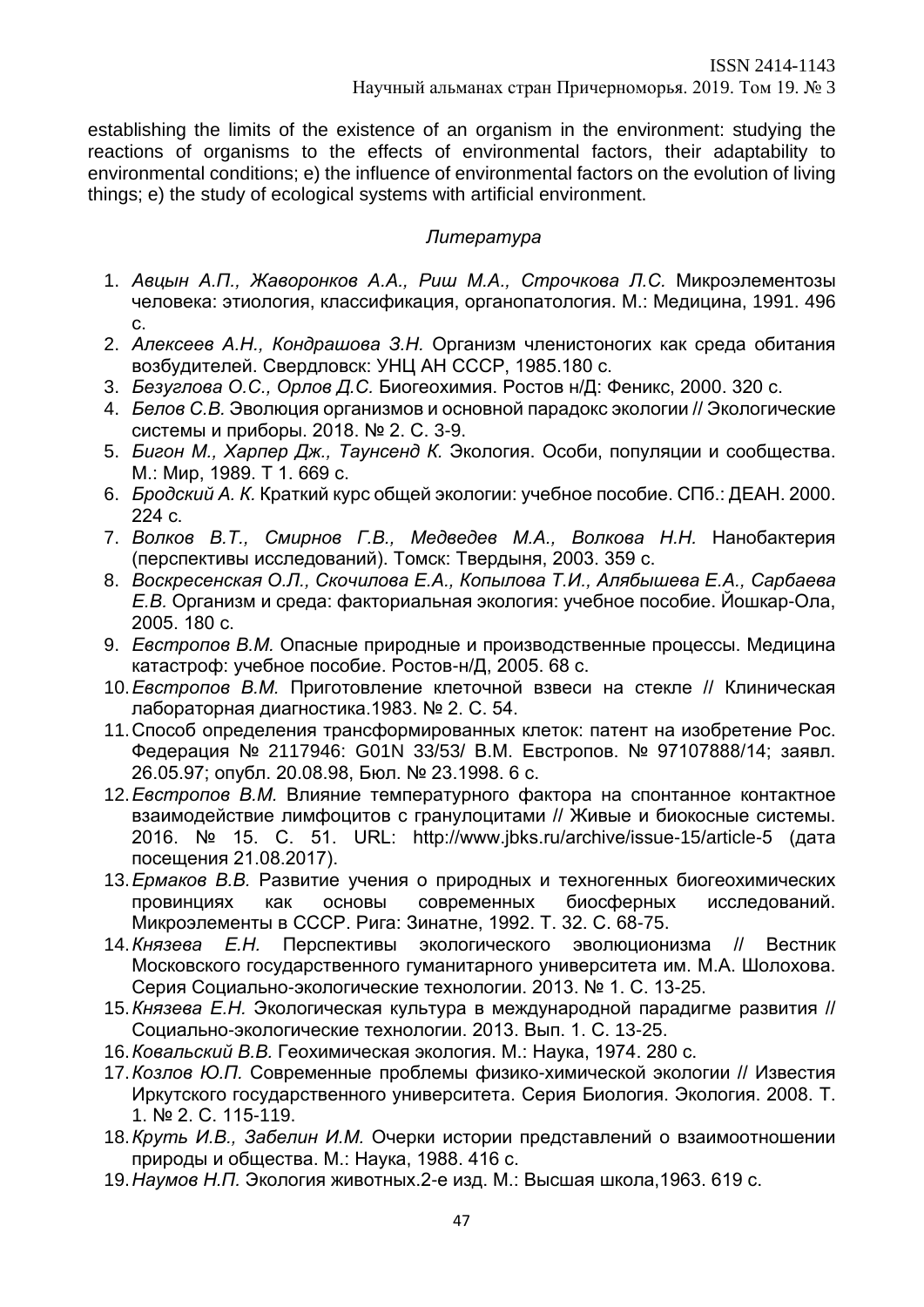ISSN 2414-1143

- 20.*Одум Ю.* Основы экологии. М.: Мир, 1975. 740 с.
- 21.*Остроумов С.А.* Подходы к очищению и оздоровлению водных объектов (фиторемедиация, биоремедиация, зооремедиация) в связи с теорией полифункциональной роли биоты в самоочищении вод // Вода: технология и экология. 2007. № 2. С. 49–69.
- 22.*Павловский Е.Н.* Организм как среда обитания // Природа. 1934. № 1. С. 80-91.
- 23.*Розенберг Г.С., Рянский Ф.Н.* Теоретическая и прикладная экология: учебное пособие. 2-е изд. Нижневартовск, 2005. 292 с.
- 24.*Святова Н.В., Васильев С.В.,* Влияние экологических условий проживания на содержание химических элементов в организме // Ученые записки Казанского филиала "Российского государственного университета правосудия". 2016. Т. 12. С. 417-433.
- 25.*Симонова О.И., Долговых С.В.* Биология с основами экологии: учебнометодический комплекс (для студентов, обучающихся по специальности 020101 «Химия»). Горно-Алтайск: РИО ГАГУ, 2009. 167 с.
- 26.*Скальный А.В.* Химические элементы в физиологии и экологии человека. М.: Издательский дом «ОНИКС 21 век»: Мир, 2004. 216 с.
- 27.*Смирнов Г.В., Смирнов Д.Г.* Нанобактерия и статистика некоторых заболеваний. Сахаровские чтения 2005 года: экологические проблемы XXI века: Матер. V Междунар. научн. конфер. Минск, 2005. Ч. 1. С. 156-157.
- 28.Смирнов Д.Г., Волкова Н.Н. Нанобактерии как биоиндикатор экологического неблагополучия среды или заболевания человека // Известия Томского политехнического университета. 2006. Т. 309. № 8. С.179-182.
- 29.*Степановских А.С.* Экология. Учебник для вузов М.: ЮНИТИ-ДАНА, 2001. 703 с.
- 30.*Тарасова Т.Ф., Байтелова А.И., Ермолаева А.А.* Оценка воздействия микроорганизмов на качество поверхностных вод // Вестник Оренбургского государственного университета. 2011. № 12 (131). С. 361-362.
- 31.*Хабибуллин В.Ф.* К спецификации понятий «среда жизни» и «сферы жизни» // Вестник Томского государственного университета. 2013. Т.18. Вып. 3. С. 838-841.
- 32.*Хотулёва О.В., Егорова Г.В., Зыков И.Е.* Пособие для практических занятий. Орехово-Зуево, 2017. С.49-56.
- 33.*Чернова Н.М., Былова А.М.* Общая экология. Учебник. М.: Дрофа, 2004. 416 с.
- 34.Экология: учебник. Изд. 2-е. / В.Н. Большаков, В.В. Качак, В.Г. Кобер и др. М.: Логос, 2005. 504 с.
- 35.*Clarke G.L. Elements of Ecology.* N.Y.; L., 1954. 534 p.
- 36.*Margalef R.* Perspectives in Ecological Theory. Chicago, 1969. Ill p. Margalef, 341.
- 37.*Fretwell, Stephen D.* The Impact of Robert MacArthur on Ecology. Annual Review of Ecology and Systematics. 1975. № 6. р. 1-13.
- 38.*Haeckel E.* Generelle Morphologie der Organismen. Allgemeine Grund-zuge der organischen Formen-Wissenschaft, mechanisch begrundet durch die von Charles Darwin reformirte Descendenz-Theorie. Berlin, 1866. 318 s.
- 39.*Sommer A.P., Hassinen H.I., Kajander E.O.* Lightinduced replication of nanobacteria: a preliminary report. Journal of Clinical Laser Medicine & Surgery. 2002; 5: 241.
- 40.*Brown F., Burton D., Doherty P., Mekalanos J., Norrby EÇiftçioglu N., Kuronen I., Åkerman K., Hiltunen E., Laukkanen J., Kajander E.O.*(1997) in Vaccines 97, eds Brown F., Burton D., Doherty P., Mekalanos J., Norrby E. (Cold Spring Harbor Lab. Press, Cold Spring Harbor, NY), pp 99–103.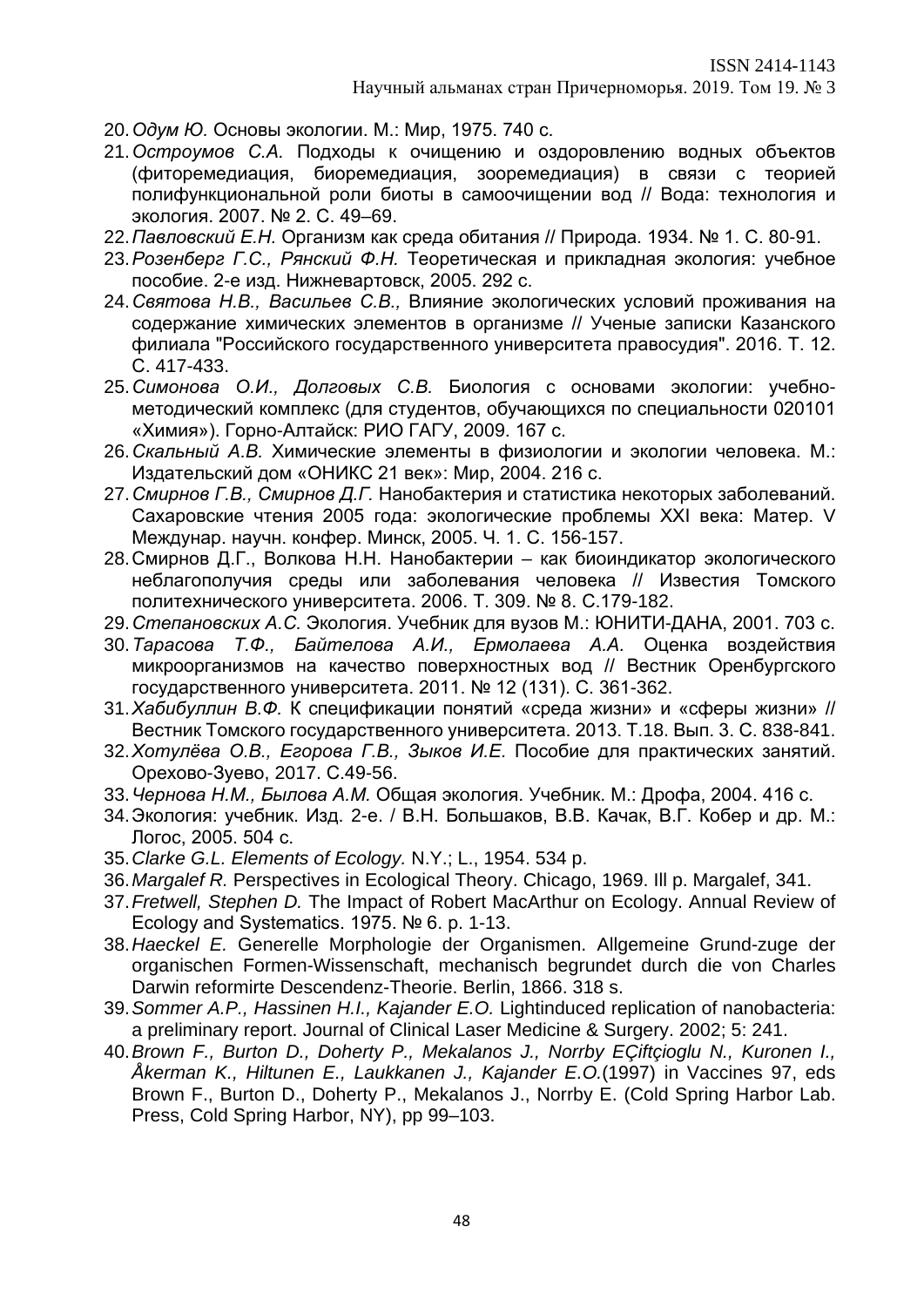# *References*

- 1. *Avtsyn A.P., Zhavoronkov A.A., Rish M.A., Strochkova L.S.* Mikroelementozy cheloveka: etiologiya, klassifikatsiya, organopatologiya. M.: Meditsina. [Human microelementoses: etiology, classification, organopathology. Moscow: Medicine]. 1991. 496 p. (in Russian).
- 2. *Alekseyev A.N., Kondrashova Z.N.* Organizm chlenistonogikh kak sreda obitaniya vozbuditeley. Sverdlovsk: UNTS AN SSSR. [Arthropod organism as a habitat for pathogens. Sverdlovsk: Ural Branch of the Russian Academy of Sciences]. 1985.180 p. (in Russian).
- 3. *Bezuglova O.S., Orlov D.S.* Biogeokhimiya. Rostov n/D: Feniks. [Biogeochemistry. Rostov-on-Don: Phoenix]. 2000. 320 p. (in Russian).
- 4. *Belov S.V.* Evolyutsiya organizmov i osnovnoy paradoks ekologii. Ekologicheskiye sistemy i pribory. [The evolution of organisms and the main paradox of ecology. Ecological systems and devices]. 2018. No. 2. pp. 3-9 (in Russian).
- 5. *Bigon M., Kharper Dzh., Taunsend K. Ekologiya.* Osobi, populyatsii i soobshchestva. M.: «Mir». [Ecology. Individuals, populations, and communities. Moscow: Mir]. 1989. V. 1. 669 p. (in Russian).
- 6. *Brodskiy A.K.* Kratkiy kurs obshchey ekologii: uchebnoye posobiye.SPb.: DEAN. [A short course in general ecology: a training manual. St. Petersburg: DEAN.]. 2000. 224 p. (in Russian).
- 7. *Volkov V.T., Smirnov G.V., Medvedev M.A., Volkova N.N.* Nanobakteriya (perspektivy issledovaniy). Tomsk: Tverdynya. [Nanobacteria (research prospects). Tomsk: Stronghold]. 2003. 359 p. (in Russian).
- 8. *Voskresenskaya O.L., Skochilova Ye.A., Kopylova T.I., Alyabysheva Ye.A., Sarbayeva Ye.V.* Organizm i sreda: faktorialnaya ekologiya: uchebnoye posobiye. Yoshkar-Ola. [Organism and environment: factorial ecology: a training manual. Yoshkar-Ola]. 2005. 180 p. (in Russian).
- 9. *Yevstropov V.M.* Opasnyye prirodnyye i proizvodstvennyye protsessy. Meditsina katastrof: uchebnoye posobiye. Rostov-n/D. [Hazardous natural and industrial processes. Disaster medicine: a training manual. Rostov-on-Don]. 2005. 68 p. (in Russian).
- 10. *Yevstropov V.M.* Prigotovleniye kletochnoy vzvesi na stekle. Klinicheskaya laboratornaya diagnostika. [Preparation of cell suspension on glass. Clinical laboratory diagnostics].1983. No. 2. 54 p. (in Russian).
- 11. Sposob opredeleniya transformirovannykh kletok: patent na izobreteniye Ros. Federatsiya. [Method for the determination of transformed cells: patent for the invention of Russian Federation]. №2117946: G01N 33/53/V. M. Yevstropov. No. 97107888/14; zayavl. [declared] 26.05.97; opubl. [published]. 20.08.98, Byul. [Бюл]. No. 23.1998. 6 p. (in Russian).
- 12. *Yevstropov V.M.* Vliyaniye temperaturnogo faktora na spontannoye kontaktnoye vzaimodeystviye limfotsitov s granulotsitami. Zhivyye i biokosnyye sistemy. [The influence of the temperature factor on the spontaneous contact interaction of lymphocytes with granulocytes. Living and biocos systems]. 2016. No. 15. 51 p. Available at: http://www.jbks.ru/archive/issue-15/article-5 (Accessed 21.08.2017).
- 13. *Yermakov V.V.* Razvitiye ucheniya o prirodnykh i tekhnogennykh biogeokhimicheskikh provintsiyakh kak osnovy sovremennykh biosfernykh issledovaniy. Mikroelementy v SSSR. [The development of the doctrine of natural and technogenic biogeochemical provinces as the basis of modern biosphere research. Microelements in the USSR]. Riga: Zinatne. 1992. V. 32. pp. 68-75 (in Russian).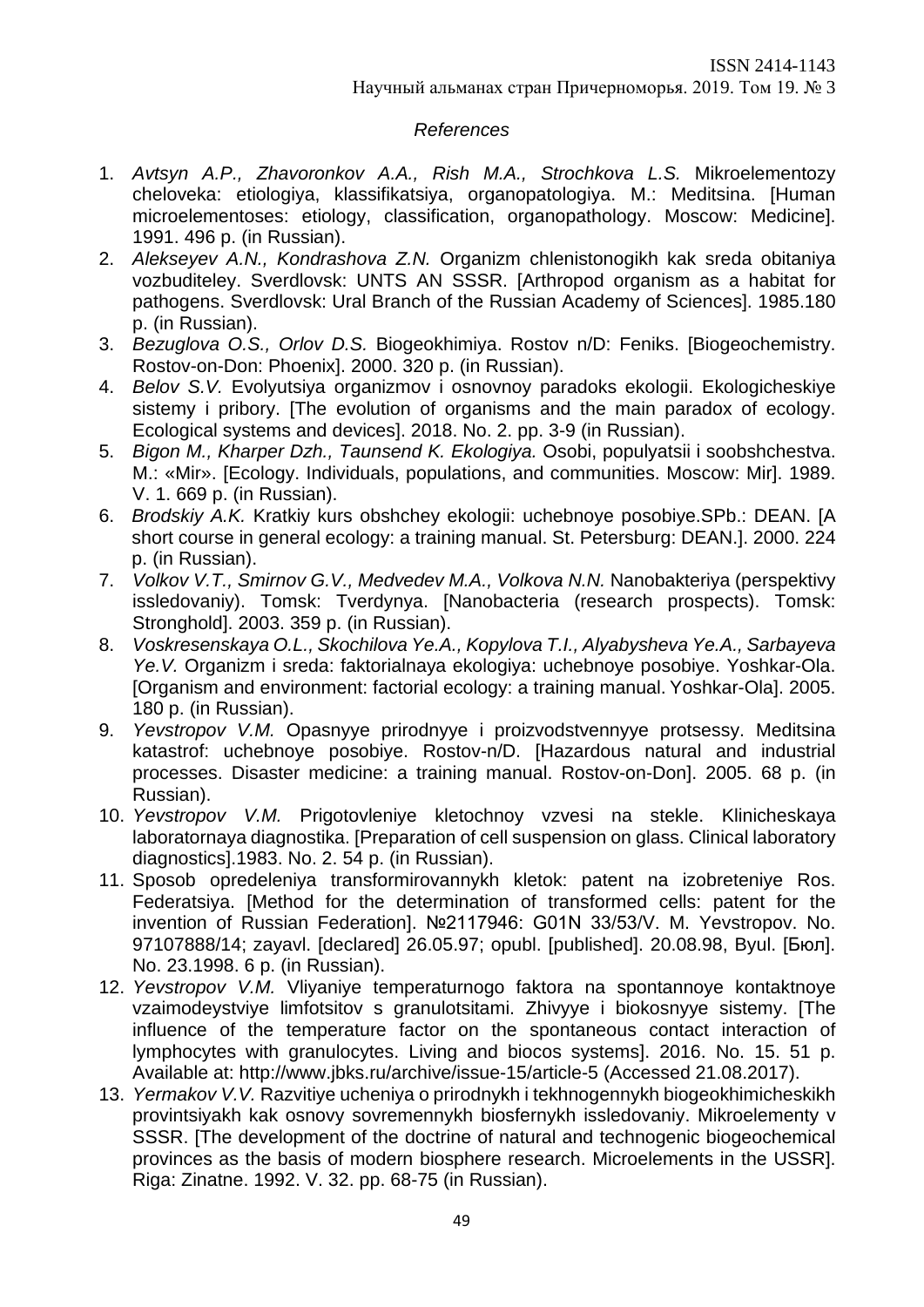- 14. *Knyazeva Ye.N.* Perspektivy ekologicheskogo evolyutsionizma. Vestnik Moskovskogo gosudarstvennogo gumanitarnogo universiteta im. M.A. Sholokhova. Seriya: Sotsial'no-ekologicheskiye tekhnologii. [Prospects for Environmental Evolutionism. Bulletin of Moscow State University for the Humanities M.A. Sholokhov. Series: Social and Environmental Technologies]. 2013. No. 1. pp. 13-25 (in Russian).
- 15. *Knyazeva Ye.N*. Ekologicheskaya kultura v mezhdunarodnoy paradigme razvitiya. Sotsialno-ekologicheskiye tekhnologii. [Ecological culture in the international development paradigm. Social and environmental technology]. 2013. Issue 1. pp. 13- 25 (in Russian).
- 16. *Kovalskiy V.V.* Geokhimicheskaya ekologiya. M.: Nauka. [Geochemical ecology. Moscow: Science]. 1974. 280 p. (in Russian).
- 17. *Kozlov Y.P.* Sovremennyye problemy fiziko-khimicheskoy ekologii. Izvestiya Irkutskogo gosudarstvennogo universiteta. Seriya Biologiya. Ekologiya. [Modern problems of physical and chemical ecology. News of Irkutsk State University. Series "Biology. Ecology"]. 2008. V. 1. No. 2. pp. 115-119 (in Russian).
- 18. *Krut I.V., Zabelin I.M.* Ocherki istorii predstavleniy o vzaimootnoshenii prirody i obshchestva. M .: Nauka. [Essays on the history of ideas about the relationship between nature and society. Moscow: Science]. 1988. 416 p. (in Russian).
- 19. *Naumov N.P.* Ekologiya zhivotnykh.2-ye izd. M.: Vysshaya shkola. [Animal Ecology. 2nd ed. Moscow: Higher School]. 1963. 619 p. (in Russian).
- 20. *Odum Y.* Osnovy ekologii. M.: Mir. [Fundamentals of Ecology. Moscow: World]. 1975. 740 p. (in Russian).
- 21. *Ostroumov S.A.* Podkhody k ochishcheniyu i ozdorovleniyu vodnykh ob"yektov (fitoremediatsiya, bioremediatsiya, zooremediatsiya) v svyazi s teoriyey polifunktsional'noy roli bioty v samoochishchenii vod. Voda: tekhnologiya i ekologiya. [Approaches to the purification and rehabilitation of water bodies (phytoremediation, bioremediation, zoomediation) in connection with the theory of the multifunctional role of biota in water self-purification. Water: technology and ecology]. 2007. No. 2. pp. 49– 69 (in Russian).
- 22. *Pavlovskiy Ye.N.* Organizm kak sreda obitaniya. Priroda. [The organism as a habitat. Nature.]. 1934. No. 1. pp. 80-91 (in Russian).
- 23. *Rozenberg G.S., Ryanskiy F.N.* Teoreticheskaya i prikladnaya ekologiya: uchebnoye posobiye. 2-ye izd. Nizhnevartovsk. [Theoretical and applied ecology: a training manual. 2nd ed. Nizhnevartovsk]. 2005. 292 p. (in Russian).
- 24. *Svyatova N.V., Vasil'yev S.V.,* Vliyaniye ekologicheskikh usloviy prozhivaniya na soderzhaniye khimicheskikh elementov v organizme. Uchenyye zapiski Kazanskogo filiala "Rossiyskogo gosudarstvennogo universiteta pravosudiya". [Influence of environmental living conditions on the content of chemical elements in the body. Scientific notes of the Kazan branch of the Russian State University of Justice]. 2016. V. 12. pp. 417-433 (in Russian).
- 25. *Simonova O.I., Dolgovykh S.V.* Biologiya s osnovami ekologii: uchebno-metodicheskiy kompleks (dlya studentov, obuchayushchikhsya po spetsial'nosti 020101 «Khimiya»). [Biology with the basics of ecology: an educational and methodical complex (for students studying in the specialty 020101 "Chemistry"]. Gorno-Altaysk: RIO GAGU. 2009. 167 p. (in Russian).
- 26. *Skalnyy A.V.* Khimicheskiye elementy v fiziologii i ekologii cheloveka. M.: Izdatel'skiy dom «ONIKS 21 vek»: Mir. [Chemical elements in the physiology and ecology of man. Moscow: Publishing house "ONIX 21 Century": World]. 2004. 216 p. (in Russian).
- 27. *Smirnov G.V., Smirnov D.G.* Nanobakteriya i statistika nekotorykh zabolevaniy. Sakharovskiye chteniya 2005 goda: ekologicheskiye problemy XXI veka: Mater. V